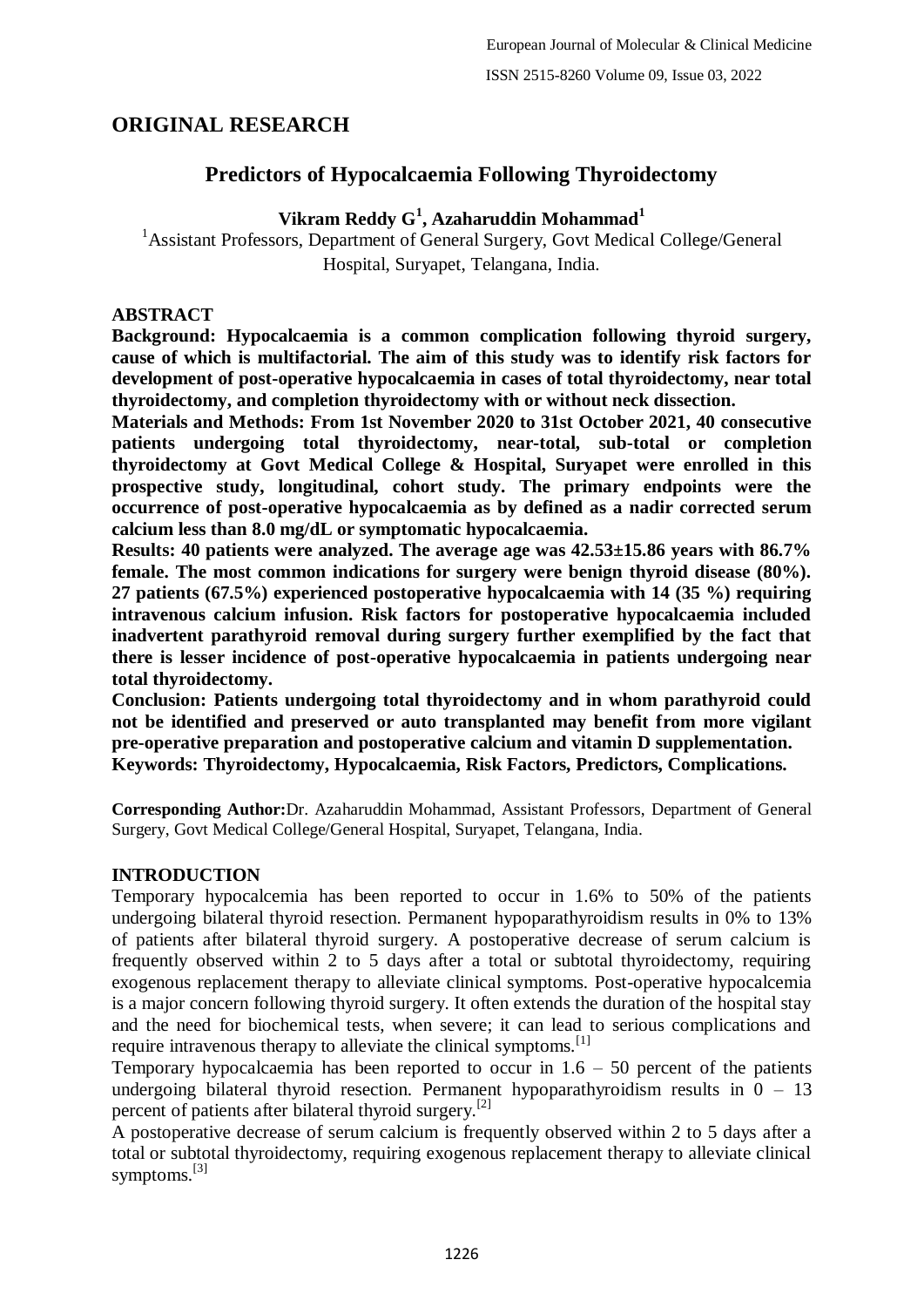Post-operative hypocalcaemia is a major concern following thyroid surgery. It often extends the duration of the hospital stay and the need for biochemical tests, when severe, it can lead to serious complications and require intravenous therapy to alleviate the clinical symptoms.<sup>[2]</sup> To minimize complications and allow for early discharge, we must be able to identify cohort of patients who are likely to develop symptoms of hypocalcaemia. Those at risk would not be candidates for early discharge. Additionally, patients requiring supplemental calcium, and closer monitoring to prevent symptoms, could be identified earlier.<sup>[4-10]</sup>

The purpose of this study is to evaluate calcium levels pre and post thyroidectomy and provide a statistical analysis.

- To evaluate calcium levels pre and post total thyroidectomy.
- To follow up the patients up to immediate postoperative period in patients undergoing thyroidectomy i.e. up to discharge.
- To compare the impact of age, sex, BMI, biochemical workup of the patient, surgical procedure and pathologic findings on postoperative hypocalcaemia after Total thyroidectomy or Near total thyroidectomy.
- To determine which risk factors are important for hypocalcaemia incidence.
- Statistical analysis of the gathered data.

# **Study Design**

From  $1<sup>st</sup>$  November 2020 to  $31<sup>st</sup>$ October 2021, 30 consecutive patients undergoing total thyroidectomy, near-total, sub-total or completion thyroidectomy with or without neck dissection at Govt Medical College & Hospital were enrolled in this prospective study, longitudinal, cohort study.

Patients with end-stage renal disease, as determined from the medical record, were excluded. The study was approved by the Govt Medical College & Hospital, Suryapet institutional review board. Verbal and written informed consent was obtained for all participants in the study at the time of enrollment.

The preoperative evaluation comprised basic examination (disease history examination, physical examination), advanced examination (thyroid function test), imaging examination (ultrasonography, chest X-ray) and fine-needle aspiration cytology (FNAC).

Any patients with signs or symptoms of hypocalcaemia were treated with intravenous calcium gluconate replacement.Patientswere started on twice-daily oral calcium citrate 1,200 mg with vitamin D 500 IU on development of asymptomatic or symptomatic hypocalcaemia and continuedonthis supplementation at discharge until outpatient follow-up. Patients with asymptomatic hypocalcaemia were maintained on oral therapy alone.

All 30 patients were classified according to age, sex, BMI, volume of gland, thyroid status of the patient, pre-operative ALP and intra-operative identification and preservation of parathyroid. Pathologic findings for each patient were also recorded. All the cases were followed up to discharge.

# **Inclusion criteria:**

- Patients admitted and positively diagnosed as having thyroid swellings requiring surgical management and willing for surgery.
- Patients undergoing total thyroidectomy, near-total, sub-total thyroidectomy with or without neck dissection.
- Patients undergoing Completion Thyroidectomy. Indications for completion thyroidectomy were patients who had undergone hemithyroidectomy or near-total or subtotal thyroidectomy, and presented with recurrence or whose histopathological report came as malignancy.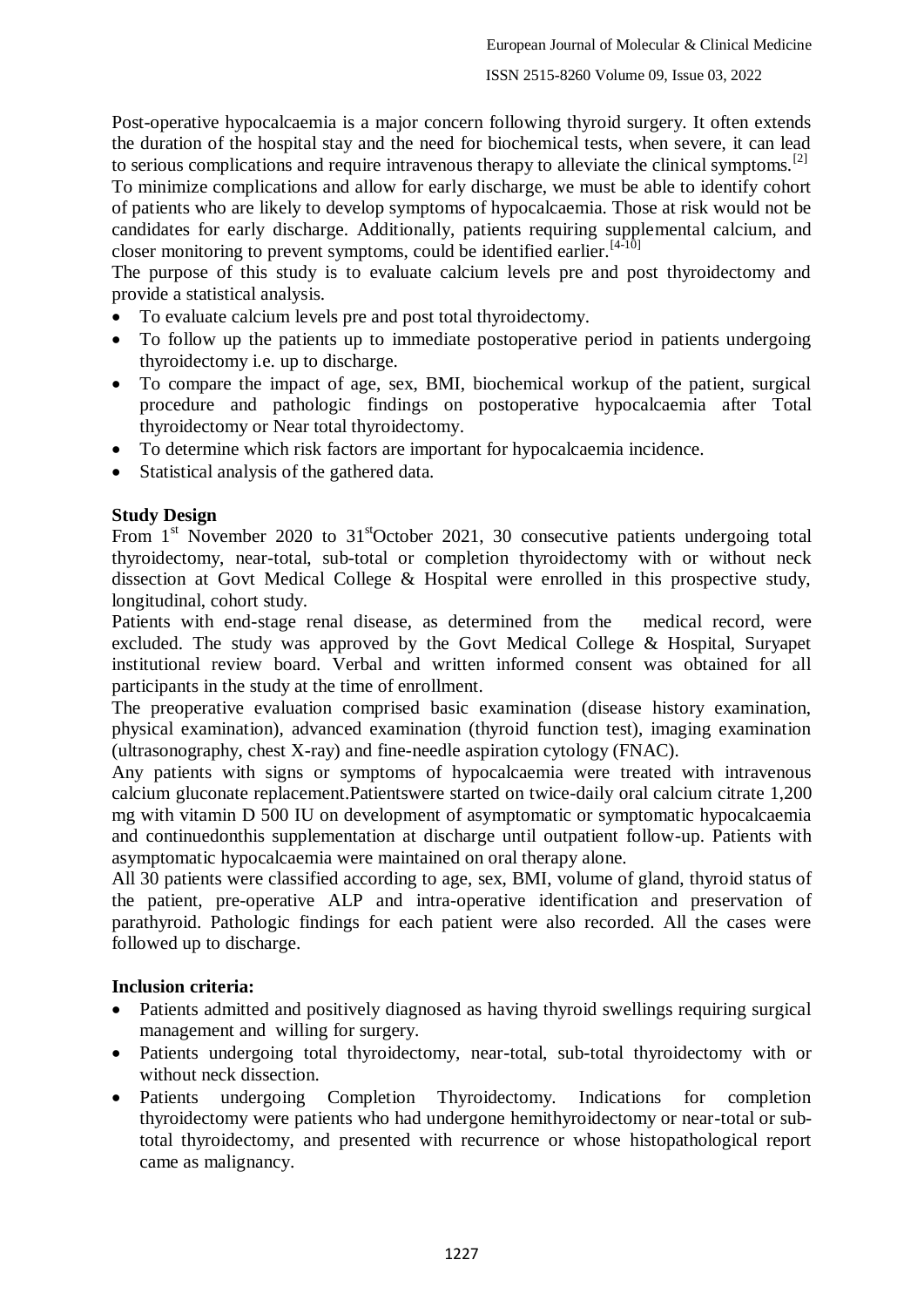# ISSN 2515-8260 Volume 09, Issue 03, 2022

# **Exclusion criteria:**

- Patients who were undergoing hemithyroidectomy or lobectomy in the current time period.
- Complications which cannot be attributed to surgery due to natural course of the disease.
- Previous neck irradiation
- Concomitant parathyroid diseases.
- End-stage renal disease.

General anesthesia was used in all cases. Thyroidectomy was undertaken through a cervical incision. In each procedure, the attending surgeon attempted to identify all parathyroid glands and assess their individual viability. Marginally viable glands were auto transplanted in the sternocleidomastoid muscle using well- established techniques. Prophylactic lymph node dissections were not performed.

Serum calcium was checked at 8 am daily post-operatively till discharge. Hypocalcaemia was defined as corrected serum calcium less than 8 mg/dL. Patients with symptomatic hypocalcaemia were those with reported paresthesia, perioral numbness, cramping and positive Chvostek's sign and Trousseau's sign. Throughout the hospitalization, patients were checked for signs and symptoms of hypocalcaemia.

# **Statistical Analysis**

Patients who developed post-operative hypocalcaemia (asymptomatic and symptomatic) were included in group 2 and those who did not develop post-operative hypocalcaemia were in group1.

Descriptive and inferential statistical analysis has been carried out in the present study. Results on continuous measurements are presented on Mean  $\Box$  SD (Min-Max) and results on categorical measurements are presented in Number (%).

# **RESULTS**

| $\tilde{\phantom{a}}$<br>Age in years | <b>No.ofpatients</b> | $\frac{6}{9}$ |
|---------------------------------------|----------------------|---------------|
| $21-30$                               | 16                   | 40            |
| $31-40$                               | 3                    | 7.5           |
| $41-50$                               | 9                    | 22.5          |
| $51-60$                               | 6                    | 15            |
| $61-70$                               | 3                    | 7.5           |
| $>70$                                 |                      | 7.5           |
| Total                                 | 40                   | 100.0         |

### **Table 1: Age distribution of patients studied**

| <b>Gender</b> | No.ofpatients | $\frac{6}{9}$  |
|---------------|---------------|----------------|
| Female        | $\sim$<br>◡▴  | 77<br>ໍ່       |
| Male          |               | nη<br>ل . کا ک |
| Total         | 40            | 100.0          |

### **Table 3: Distribution of height and Weight in patients studied**

|            | No.of patients $(n=30)$ | $\frac{0}{0}$           | $Mean \pm SD$ |
|------------|-------------------------|-------------------------|---------------|
| Height(cm) |                         |                         |               |
|            |                         | $\cap$ $\cap$<br>ر. . ے |               |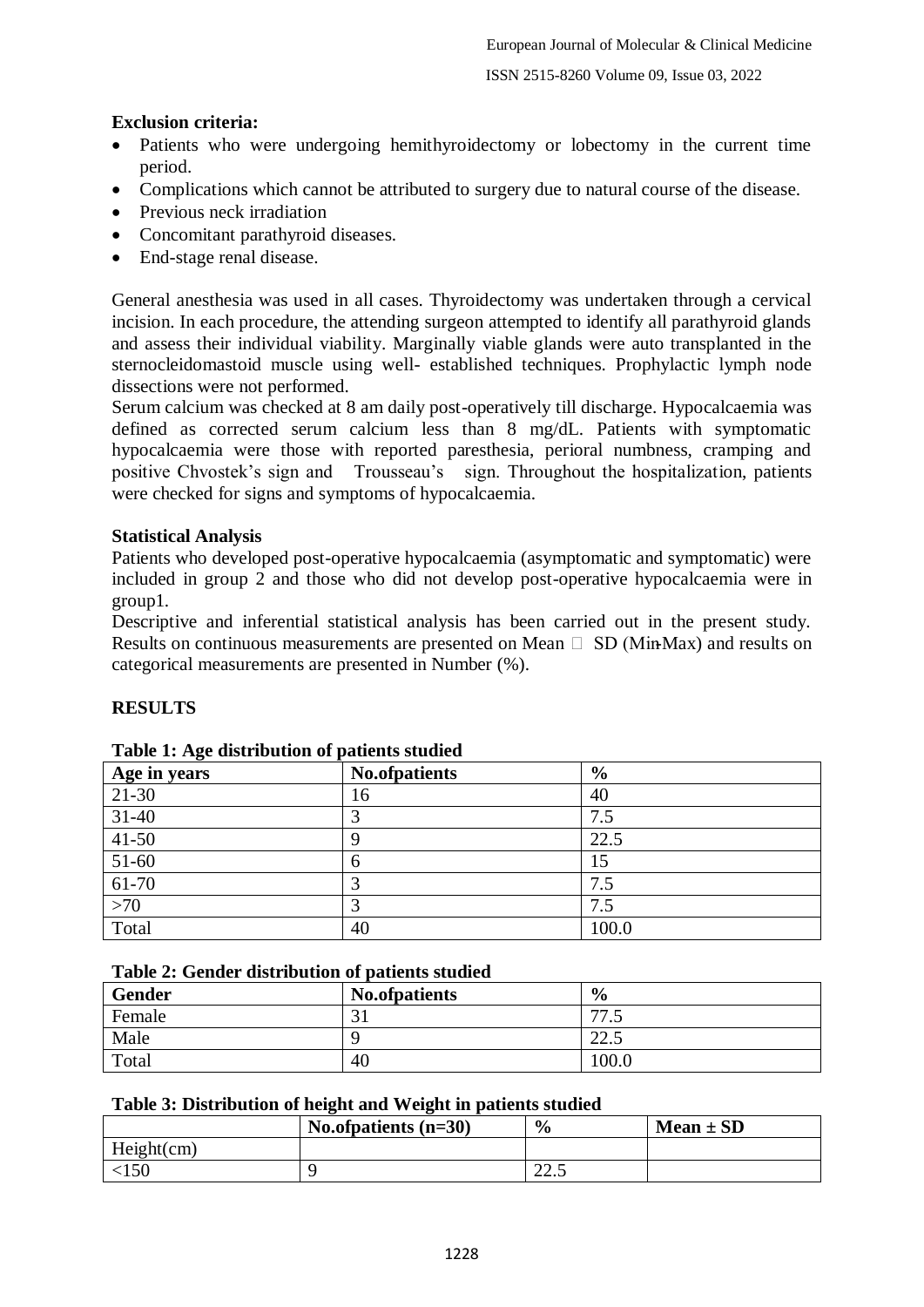#### ISSN 2515-8260 Volume 09, Issue 03, 2022

| $151-160$     | 22 | 55         | $155.60 \pm 5.06$ |
|---------------|----|------------|-------------------|
| 161-170       |    | 22.5       |                   |
| Weight $(kg)$ |    |            |                   |
| $41 - 50$     | 20 | 50         |                   |
| 51-60         | 17 | 42.5       | $51.43 \pm 5.56$  |
| $61-70$       |    | 75<br>כ. ו |                   |

#### **Table 4: BMI (kg/m2) distribution of patients studied**

| $\sim$ $\sim$<br><b>BMI</b> ( $kg/m2$ ) | No. of patients | $\frac{6}{9}$ |
|-----------------------------------------|-----------------|---------------|
| < 18.5                                  |                 | 10            |
| 18.5-25                                 | 36              | 90            |
| $25-30$                                 |                 | $0.0\,$       |
| $>30$                                   |                 | 0.0           |
| Total                                   | 40              | 100.0         |

Each patient underwent thyroid function test, preoperative evaluation of serum calcium and serum albumin and renal function tests.

### **Table 5: Thyroid Status distribution of patients studied**

| <b>ThyroidStatus</b> | No.ofpatients | $\frac{6}{9}$ |
|----------------------|---------------|---------------|
| Euthyroid            | 36            | 90            |
| Hyperthyroid         |               | ЦU            |
| Total                | 30            | 100.0         |

**Operative Approach**

All operations were performed by staff surgeons or senior residents. The surgical type included total thyroidectomy with or without bilateral or unilateral neck dissection, near-total thyroidectomy, sub-total thyroidectomy.

| <b>Operation</b>                     | No.ofpatients | $\frac{6}{6}$ |
|--------------------------------------|---------------|---------------|
| <b>Total Thyroidectomy</b>           | 28            | 70            |
| NearTotalThyroidectomy               |               | 10            |
| TotalThyroidectomywithBilateralMRND  |               | 7.5           |
| TotalThyroidectomywithUnilateralMRND |               | 7.5           |
| CompletionThyroidectomy              |               |               |
| Total                                | 40            | 100.0         |

### **Table 5: Various surgeries included in the study**

The mean  $(\pm SD)$  age for all patients was  $42.53\pm15.86$  years. The female/male ratio was 6.5/1 (n= 28/4). The mean ( $\pm$ SD) height and weight for all patients were 155.60 $\pm$ 5.06 cm and  $51.43\pm5.56$  kg respectively. The means  $(\pm SD)$  for serum albumin, creatinine, hemoglobin, white blood count and alkaline phosphatase, were  $4.12\pm0.39$  g/dL,  $0.83\pm0.16$  mg/dL, 11.80±1.21 g/dL, 7373.33±2529.13 cells/cumm, and 69.67±22.80 U/L respectively. The postoperative serum calcium level was lower than the preoperative serum calcium level  $(7.50\pm0.97 \text{ mg/dL vs } 8.96\pm0.72 \text{ mg/dL}, P < 0.001).$ 

Total thyroidectomy was done in 28 (70%) patients, near-total thyroidectomy was done in 4 (10%) patients, Total Thyroidectomy with Bilateral MRND was done in 2 (6.7%) patients, Total Thyroidectomy with Unilateral MRND was done in 3 (7.5 %) patients and completion thyroidectomy was done in 2 (5%).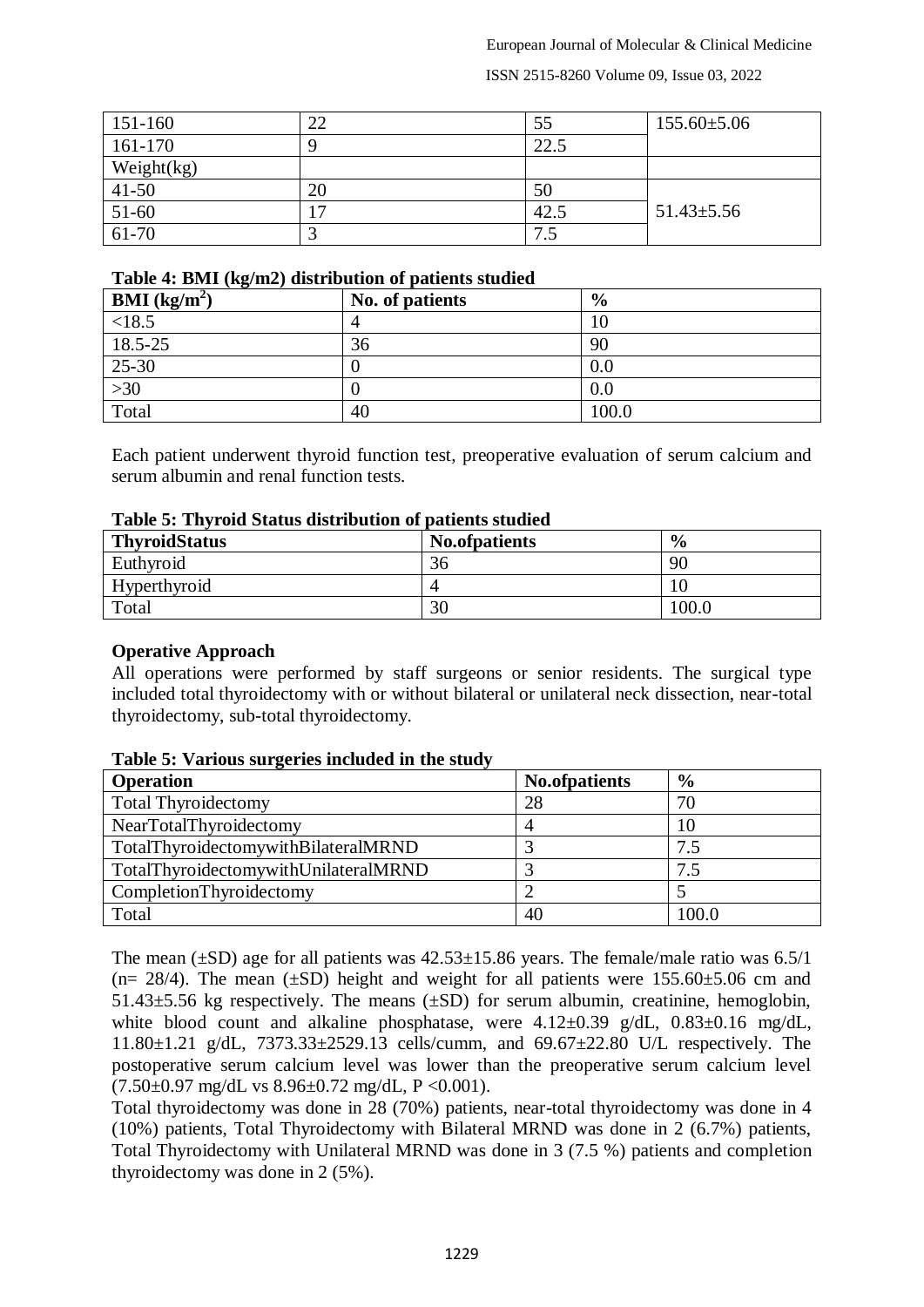Majority of patients (38 i.e. 95%) were euthyroid clinically and biochemically before operation, 2(5%) patient was hyperthyroid before surgery.

Parathyroid was preserved or auto-transplanted in 28 (70%) and 2 (5%) patients respectively. Incidental parathyroidectomy was done in 10 (25%) patients.

There was no operative mortality. There was no incidence of transient vocal cord paralysis. Of all the thyroidectomies, the tissue diagnosis was found to be benign in 36 (90%) patients and malignant in 4 (10%) patients.

**Table 6: Parathyroid gland identification and preservation vs. incidental parathyroidectomy**

| Parathyroid      | No. of patients | $\frac{6}{9}$ |
|------------------|-----------------|---------------|
| N <sub>o</sub>   | 10              | ر. ک          |
| Yes              | 28              | 70            |
| Autotransplanted |                 |               |
| Total            | 40              | 100.0         |

### **Evaluation of patients according to postoperative hypocalcaemia**

18 (45%) patients did not develop post-operative hypocalcaemia. 12 (30%) patients developed hypocalcaemia out of which 10 (25%) patients had asymptomatic hypocalcaemia and 10 (25%) had symptomatic hypocalcaemia.

| Post-opHypocalcaemia | <b>No.ofpatients</b> | $\frac{6}{6}$ |  |
|----------------------|----------------------|---------------|--|
| No                   |                      | 45            |  |
| Asymptomatic         |                      |               |  |
| Symptomatic          |                      | 30            |  |
| Total                | 40                   | 100.0         |  |

#### **Table 7: Post-op Hypocalcaemia in patients studied**

Majority of patients developed hypocalcaemia, asymptomatic or symptomatic, on postoperative day 1 (30%), followed by post-operative day 2 and 3.

| $\sim$ $\sim$ $\sim$<br>Post-op day of development of Hypocal caemia | No. of patients | $\frac{6}{9}$ |
|----------------------------------------------------------------------|-----------------|---------------|
|                                                                      |                 | 32.5          |
|                                                                      |                 |               |
|                                                                      |                 | 12.5          |
|                                                                      |                 | 2.5           |
| NΑ                                                                   |                 | 40            |
| Total                                                                | 40              | 100           |

### **Table 8: Post-op day of development of Hypocalcaemia**

**Table 9: Comparison of clinical variables of patients studied in relation to incidence of Hypocalcaemia**

| <b>Variables</b> | Post-op           | development       | Total             | <b>P</b> value |
|------------------|-------------------|-------------------|-------------------|----------------|
|                  | ofHypocalcaemia   |                   |                   |                |
|                  | N <sub>0</sub>    | Yes               |                   |                |
| Ageinyears       | $40.08 \pm 14.9$  | $44.17 \pm 16.68$ | $42.53 \pm 15.86$ | 0.499          |
| Height(cm)       | $156.25 \pm 3.89$ | $155.17 \pm 5.78$ | $155.60 \pm 5.06$ | 0.575          |
| Weight(kg)       | $52.42 \pm 5.20$  | $50.78 \pm 5.84$  | $51.43 \pm 5.56$  | 0.438          |
| $BMI(kg/m^2)$    | $21.39 \pm 1.53$  | $21.04 \pm 2.03$  | $21.18 \pm 1.83$  | 0.613          |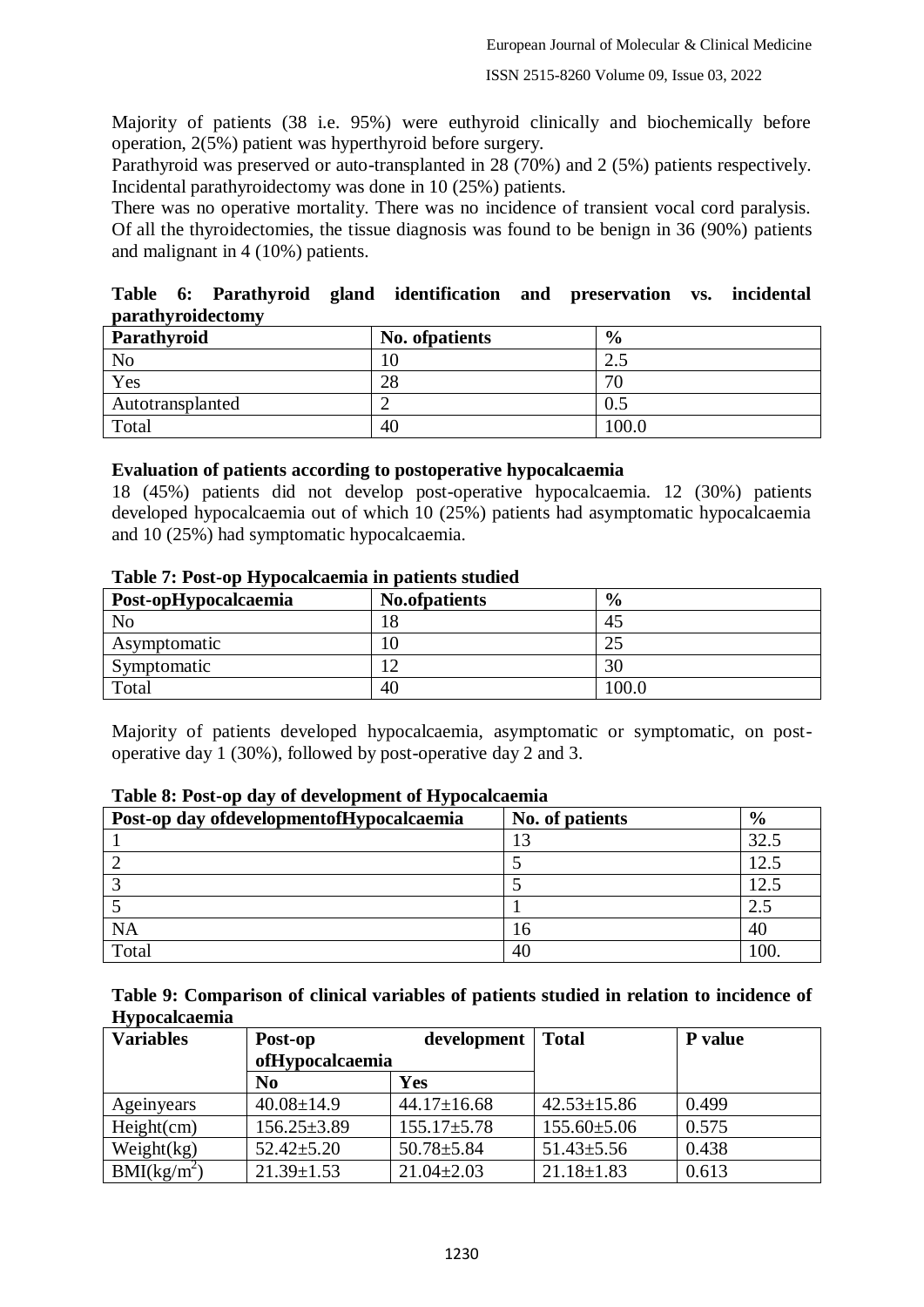There was no significant difference in pre-operative hemoglobin, albumin, white blood count, serum creatinine, alkaline phosphatase and thyroid gland volume in group 1 and group 2.

| <b>Variables</b>    | <sub>of</sub><br>Post-opdevelopment |                   | <b>Total</b>     | P value |
|---------------------|-------------------------------------|-------------------|------------------|---------|
|                     | Hypocalcaemia                       |                   |                  |         |
|                     | N <sub>0</sub>                      | Yes               |                  |         |
| Volume<br>of        | $0.14 \pm 0.21$                     | $0.13 \pm 0.13$   | $0.13 \pm 0.16$  | 0.816   |
| thegland            |                                     |                   |                  |         |
| Albumin $(g/dL)$    | $4.12 \pm 0.32$                     | $4.13 \pm 0.44$   | $4.12 \pm 0.39$  | 0.940   |
| Hemoglobin $(g/dl)$ | $11.90 \pm 1.03$                    | $11.74 \pm 1.34$  | $11.80 \pm 1.21$ | 0.727   |
| Total               | 8008.33±2528.55                     | 6950.00±2510.04   | 7373.33±2529.13  | 0.269   |
| Count(cells/cumm    |                                     |                   |                  |         |
|                     |                                     |                   |                  |         |
| SerumCreatinine(    | $0.87 \pm 0.16$                     | $0.81 \pm 0.17$   | $0.83 \pm 0.16$  | 0.375   |
| mg/dl               |                                     |                   |                  |         |
| ALP(U/L)            | $68.25 \pm 23.29$                   | $70.61 \pm 23.10$ | $69.67 \pm 22.8$ | 0.787   |

**Table 10: Comparison of study variables of patients studied in relation to incidence of Hypocalcaemia**

Student t test

Thyroid surgery was done for benign condition in 32 (80%) patients and for malignant conditions in 8 (20%) patients; there was found to be no difference statistically between development of post-operative hypocalcaemia and tissue diagnosis.

| <b>Tissue Diagnosis</b> | Post-op development of Hypocalcaemia |             | <b>Total</b> |  |
|-------------------------|--------------------------------------|-------------|--------------|--|
|                         | N <sub>0</sub>                       | Yes         |              |  |
| Benign                  | 14(82.35%)                           | 16(69.5%)   | 30(75%)      |  |
| Malignant               | $3(7.5\%)$                           | $7(30.5\%)$ | 10(25%)      |  |
| Total                   | $17(100\%)$                          | $23(100\%)$ | $40(100\%)$  |  |

**Table 11: Tissue Diagnosis of patients studied in relation to incidence of Hypocalcaemia**

Majority of patients (39 i.e. 97.5%) in the study were euthyroid before surgery; no difference was found statistically between patients with hyperthyroidism and post- operative hypocalcaemia. Preservation of parathyroid was done in 28 (70%) patients and there was found to be lesser incidence of post-operative hypocalcaemia in these patients.

**Table 12: Parathyroid gland preservation of patients studied in relation to incidence of Hypocalcaemia**

| Parathyroid    | Post-op development of Hypocalcaemia |              | <b>Total</b> |
|----------------|--------------------------------------|--------------|--------------|
|                | N <sub>0</sub>                       | <b>Yes</b>   |              |
| N <sub>o</sub> | 4(23.5%)                             | $9(39.1\%)$  | 13(32.5%)    |
| Yes            | 13(76.4%)                            | $14(60.9\%)$ | 27(67.5%)    |
| Total          | $17(100\%)$                          | 23(100%)     | $40(100\%)$  |

Various procedures performed and the incidence of post-operative hypocalcaemia. There was found to be lesser incidence of post-operative hypocalcaemia in patients undergoing near total thyroidectomy. However, there was no statistically significant increase in incidence of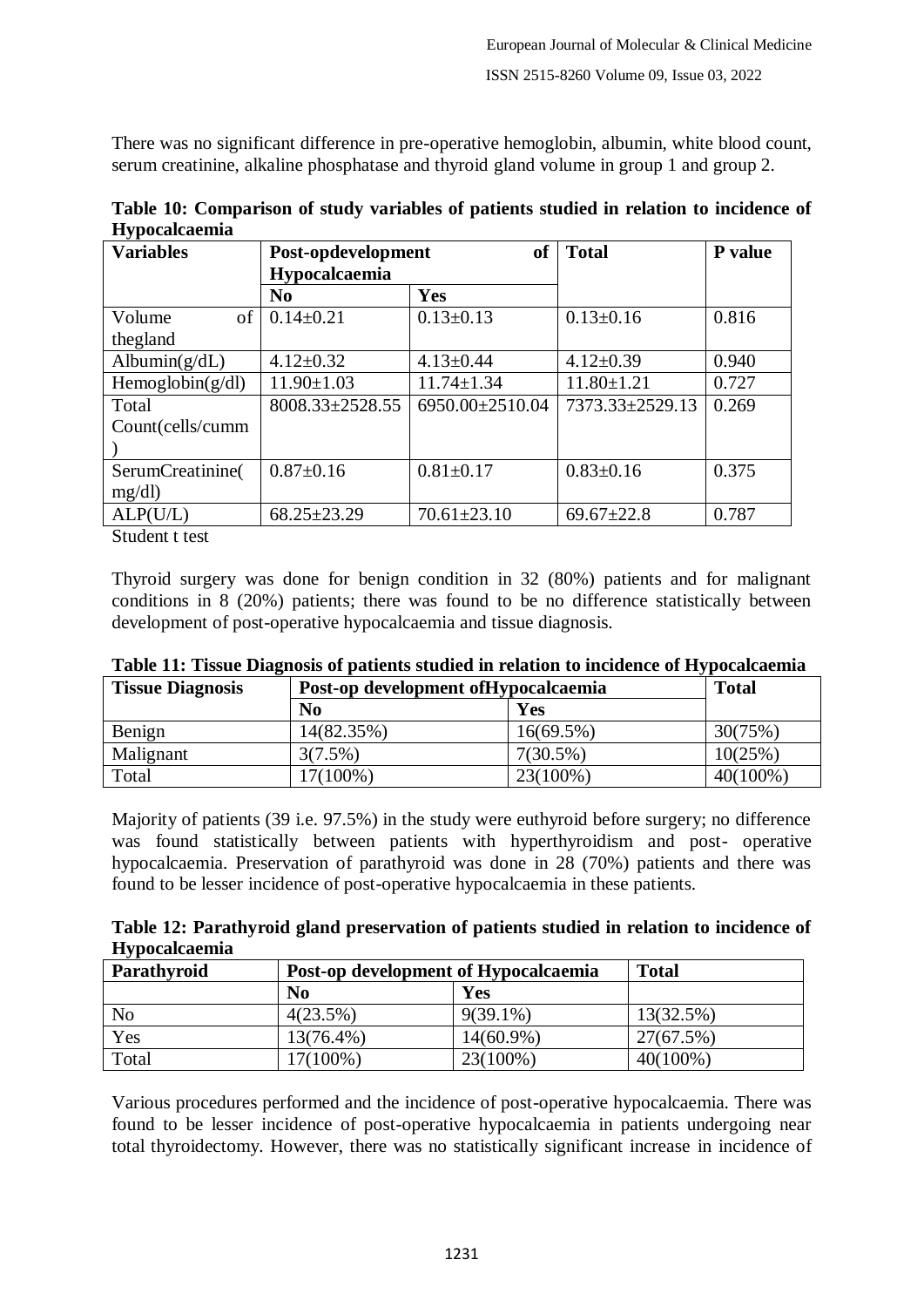post-operative hypocalcaemia in patients who underwent total thyroidectomy with neck dissection.

| <b>Procedure</b>        | Post-               | N <sub>O</sub><br>Post-op | <b>Total</b>   | P value |
|-------------------------|---------------------|---------------------------|----------------|---------|
|                         | opHypocalcaemia(no. | hypokalemia               |                |         |
|                         | of cases)           | (no. of cases)            |                |         |
| Totalthyroidectomy      | 17                  | 11                        | 28             | 0.5     |
| Total thyroidectomywith | $\overline{4}$      |                           | 4              | 0.23    |
| <b>B/LMRND</b>          |                     |                           |                |         |
| Total thyroidectomywith |                     |                           |                | 0.76    |
| <b>U/LMRND</b>          |                     |                           |                |         |
| Near totalthyroidectomy | $\overline{0}$      | $\overline{4}$            | $\overline{4}$ | 0.02    |
| CompletionThyroidectomy |                     |                           |                | 0.4     |
| Total                   | 23                  | 17                        |                |         |

| Table 13: Incidence of post-operative hypocalcaemia in relation to surgical procedure |  |  |
|---------------------------------------------------------------------------------------|--|--|
|                                                                                       |  |  |

Post-operative hospital stay was significantly longer in group 3 (mean  $\pm$  SD 6.50 $\pm$ 2.60days) than in group 1 (mean  $\pm$  SD 4.00 $\pm$ 0.74 days) with P = 0.003.

# **DISCUSSION**

Postoperative hypocalcaemia is a major concern after thyroid operation. It often lengthens the duration of hospitalization and the need for biochemical tests, and it significantly increases the overall cost of a thyroidectomy. When severe, it can lead to serious complications and requires IV therapy to alleviate clinical symptoms and prevent serious complications. In this study, postoperative asymptomatic and symptomatic hypocalcaemia were observed in 26.7% and 33.3% of patients, respectively, in our series. The most severe symptoms—cardiac arrhythmias, spasm, and stridor—were not seen in our series.

Temporary hypocalcaemia has been reported to occur in 1.6-50% of the patients after bilateral thyroidectomy. Permanent hypoparathyroidism results in 0-13 % of patients after bilateral thyroid surgery.<sup>[1]</sup>

Various factors account for these differences in the literature, such as the definition of hypocalcaemia, the type of disease, and the surgical technique. Among potential factors causing this decrease in serum calcium, there are post-operative hemodilution and calcitonin release.[1]

A moderate, asymptomatic hypocalcaemia is usually observed within 12 hours following unilateral or bilateral thyroidectomy, is associated with serum phosphorus decrease, and recovers spontaneously within 24 hours in most patients. Perioperative hemodilution may be responsible for this decrease. This hypocalcaemia is self-limited, usually asymptomatic, and does not require supplementation.1 In our study, there was continued hypocalcaemia, asymptomatic or symptomatic, post-operatively for more than 48 hours from development of hypocalcaemia.

Elevation of serum calcitonin (calcitonin leak), secondary to manipulation of the thyroid, was suspected to participate in this calcium decrease, but this was not confirmed in further studies<sup>[1]</sup>

Preoperative hyperthyroid status is associated with decreased gastrointestinal calcium absorption and increased osteoclast activity, with increased bone resorption to maintain serum calcium levels.<sup>[1]</sup> Wingert and colleagues found that risk for transient hypocalcaemia after thyroid operation for Graves' disease is 20 times higher than in other groups. However, in this study no difference was found statistically between patients with hyperthyroidism and post-operative hypocalcaemia.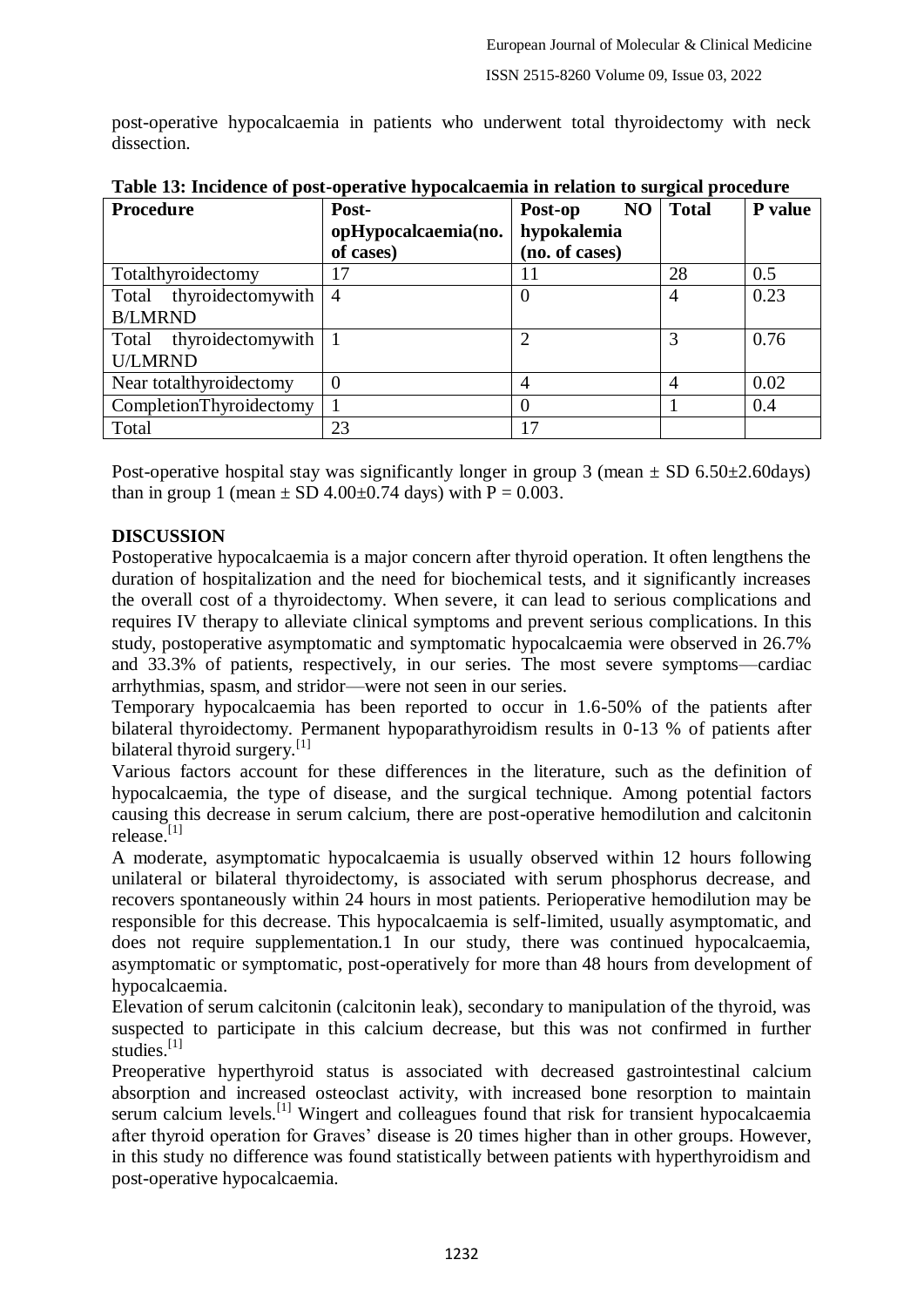The serum calcium generally reaches its nadir within 48 hours of surgery.<sup>[1]</sup> In this study post-operative hypocalcaemia developed 1.89±1.13 day after surgery.

The risk of hypocalcaemia in hyperthyroid patients is correlated more closely with the pretreatment serum levels of free thyroxine and with markers of bone turnover rate, such as serum alkaline phosphatase levels.<sup>[1]</sup> However, in this study no statistically significant difference was found between serum alkaline phosphatase and development of post-operative hypocalcaemia.

It is clear that impaired parathyroid function is the major contributing factor for clinically relevant hypocalcaemia. Proper surgical technique is of utmost importance in preserving viable parathyroid glands and several factors have been associated with impaired postoperative function. There is a risk of iatrogenic injury to the parathyroids, with biopsy of all the glands necessarily involves the risk of parathyroid gland injury. Susceptibility of parathyroid glands to injury during neck dissection mainly resides in their widely variable anatomical position, their relationship with the thyroid gland, and intheir very delicate vascular supply. A higher incidence of postoperative hypocalcaemia is seen after total thyroidectomy versus subtotal thyroidectomy. Other factors associated include central neck dissection, reoperative cases, surgery for substernal goiter, surgery for carcinoma and surgery for Grave's disease.1 In the present study, there was found to be lesser incidence of postoperative hypocalcaemia in patients undergoing near-total thyroidectomy than patients who underwent total thyroidectomy with or without neck dissection. This, emphasizes the need for parathyroid preservation in case of bilateral thyroidectomy.

Despite the efforts of the surgeon, inadvertent parathyroid removal during thyroidectomy has been reported in 9-15 % of the cases, even in experienced centers according to recent reports. Identifying and dissecting the parathyroid glands during thyroidectomy does not guarantee viability.<sup>[1]</sup> In this study identification and preservation of parathyroid was done in 28 (70%) patients and there was found to be lesser incidence of post-operative hypocalcaemia in these patients.

In the absence of any reliable predictors of clinically relevant hypocalcaemia after bilateral thyroid resection, prolonged hospitalization to monitor calcium levels has been considered the standard of care. Conversely current health-care practices encourage shorter hospitalization to reduce costs. For this reason there has been a great deal of interest in identifying peri-operative factors that can predict the development of post- thyroidectomy hypocalcaemia, allowing for early treatment of patients at risk and safe early discharge of patients not at risk.

In this study, the postoperative serum calcium level was statistically lower than the preoperative serum calcium level irrespective of whether the patient developed hypocalcaemia or not.

A prospective study done by Haluk Recai Unalp et. al., published in 2008, in Turkey, included 143 consecutive patients undergoing surgical therapy for non-toxic multinodular goiter. Patients were randomly assigned to surgical procedures. Patients in group 1 ( $n = 75$ ) performed Total Thyroidectomy, and patients in group 2 ( $n = 68$ ) performed near total thyroidectomy. The difference between serum calcium levels and percentage decrease in serum calcium levels before and after thyroidectomy were calculated. Total Thyroidectomy had a 33-fold increased risk for hypocalcaemia.

A retrospective study done by Bassam Abboud et al. done in 2001 in Lebanon, of 265 patients who underwent unilateral (n=50) or bilateral (n=215) thyroidectomy between 1996 and 2000 was done to determine incidence and risk factors for hypocalcaemia. Free thyroxine and thyrotropin levels were obtained before operation in 254 patients, together with preoperative and postoperative calcium and phosphorus levels. All patients were examined for age, gender, extent of thyroidectomy, initial versus reoperative neck operation, pathologic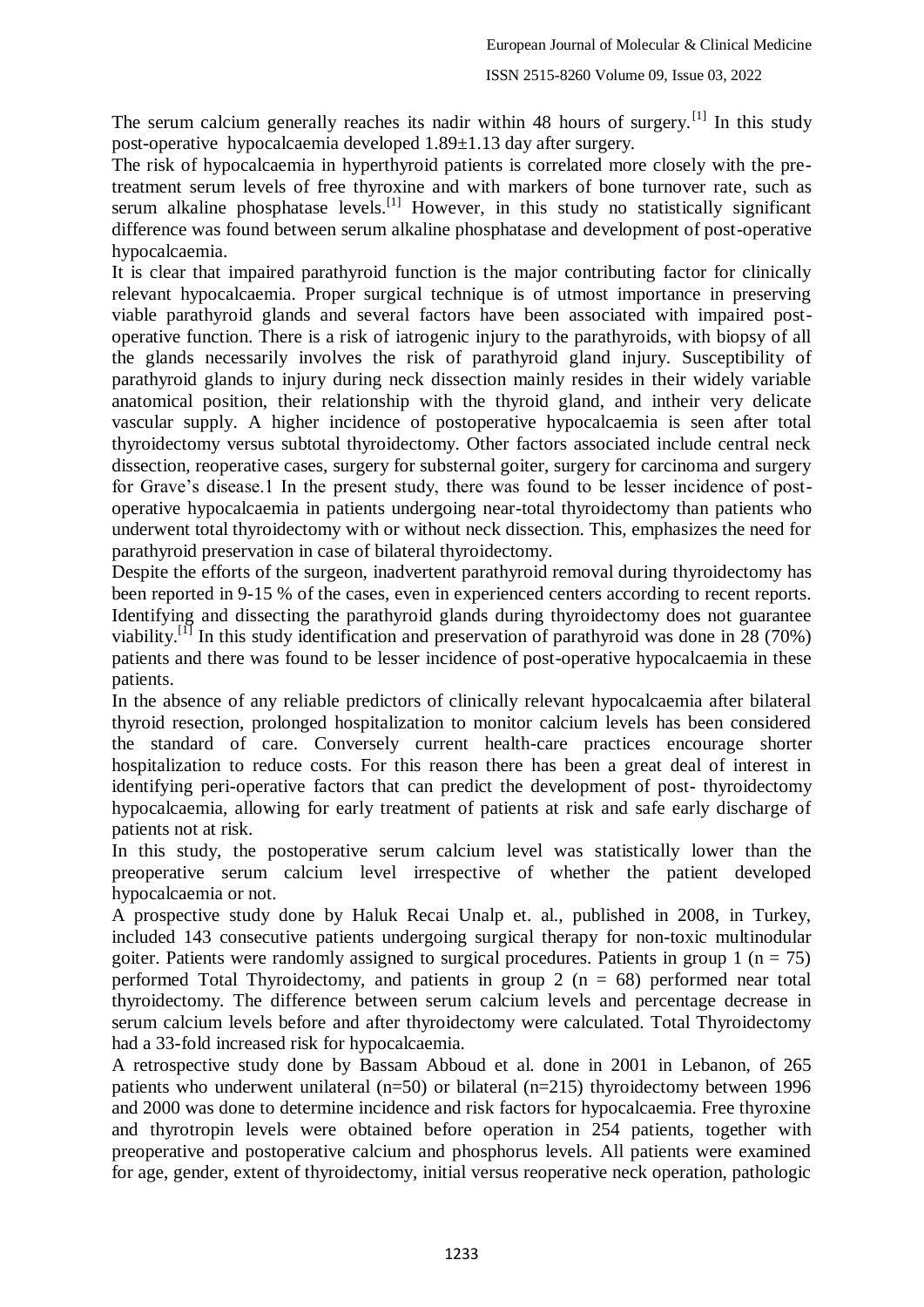#### ISSN 2515-8260 Volume 09, Issue 03, 2022

characteristics of resected thyroid tissue, substernal thyroid extension, and parathyroid resection and auto transplantation. The study concluded that bilateral thyroidectomy, elevated free thyroxine level, and parathyroid auto transplantation are independent risk factors for post thyroidectomy hypocalcaemia.

A study done by Yesim Erbil et al. in 2009, Turkey, two hundred consecutive patients with nontoxic multinodular goiter treated by Total Thyroidectomy and Near Total Thyroidectomy were included prospectively in the present study. Group 1 ( $n = 49$ ) consisted of patients with a postoperative serum calcium level less than 8 mg/dL, and group 2 ( $n = 151$ ) had a postoperative serum calcium level greater than 8 mg/dL. Patients were evaluated according to age, preoperative serum 25-hydroxy vitamin D (25-OHD) levels, postoperative serum calcium levels, incidental parathyroidectomy, and the type of thyroidectomy. The study showed age and Total thyroidectomy to be significantly associated with postoperative hypocalcemia.

A study done by Chung-yau Lo et al. in Hong-Kong presented at 19th Annual meeting of the American Association of Endocrine Surgeons 1998, included 271 patients from January 1995 to October 1997, parathyroid auto transplantation was performed routinely for devascularized or inadvertently removed glands in 98 (36%) of patients undergoing thyroidectomy. Potential risk factors and the impact of parathyroid auto transplantation on postoperative hypocalcaemia were studied. The study showed that patients with postoperative hypocalcaemia after parathyroid auto transplantation have virtually no risk of having permanent hypoparathyroidism. Transient hypocalcaemia however was more in patients who underwent parathyroid auto transplantation.

A study done by M.P. Prim et al. in Madrid presented at the Annual Meeting of the American Academy of Otolaryngology–Head and Neck Surgery 1999, included 321 who underwent bilateral thyroidectomy. Recurrent laryngeal nerve paralysis,hypocalcaemia, serohematoma, wound infection, and postoperative hemorrhage were evaluated. Multivariate analysis was used to identify the relationships between the variables included in the study. Permanent hypocalcaemia occurred in 2.2% of the patients, whereas unilateral paralysis of the RLN developed in 0.9%. Hypocalcaemia was related to sex and surgical procedure ( $P < 0.03$ ), thus concluding that patients showed increased incidence of post-operative hypocalcaemia in female patients and in those who underwent total thyroidectomy compared to those who had subtotal or unilateral thyroidectomy.

### **CONCLUSION**

In our study, it was found that incidence of hypocalcaemia following total thyroidectomy was found to be higher. Factors contributing to this were found to be variation in surgical technique as the surgeries were done by different surgeons in a teaching institute, incidence was higher in patients who underwent neck dissection along with total thyroidectomy, and increase in incidence was seen in surgeries wherein parathyroid glands were not identified on table.

There was found to be significant increase in post-operative hospital stay in patients who developed hypocalcaemia.

A postoperative calcium level should be obtained 24 hours after thyroidectomy and calcium therapy be begun in hypocalcaemic patients with one or more of these factors even if they are asymptomatic to ensure safety and attempt a more appropriate hospitalization time. Routine parathyroid auto transplantation or preservation during thyroid operation to minimize the risk of hypocalcaemia.